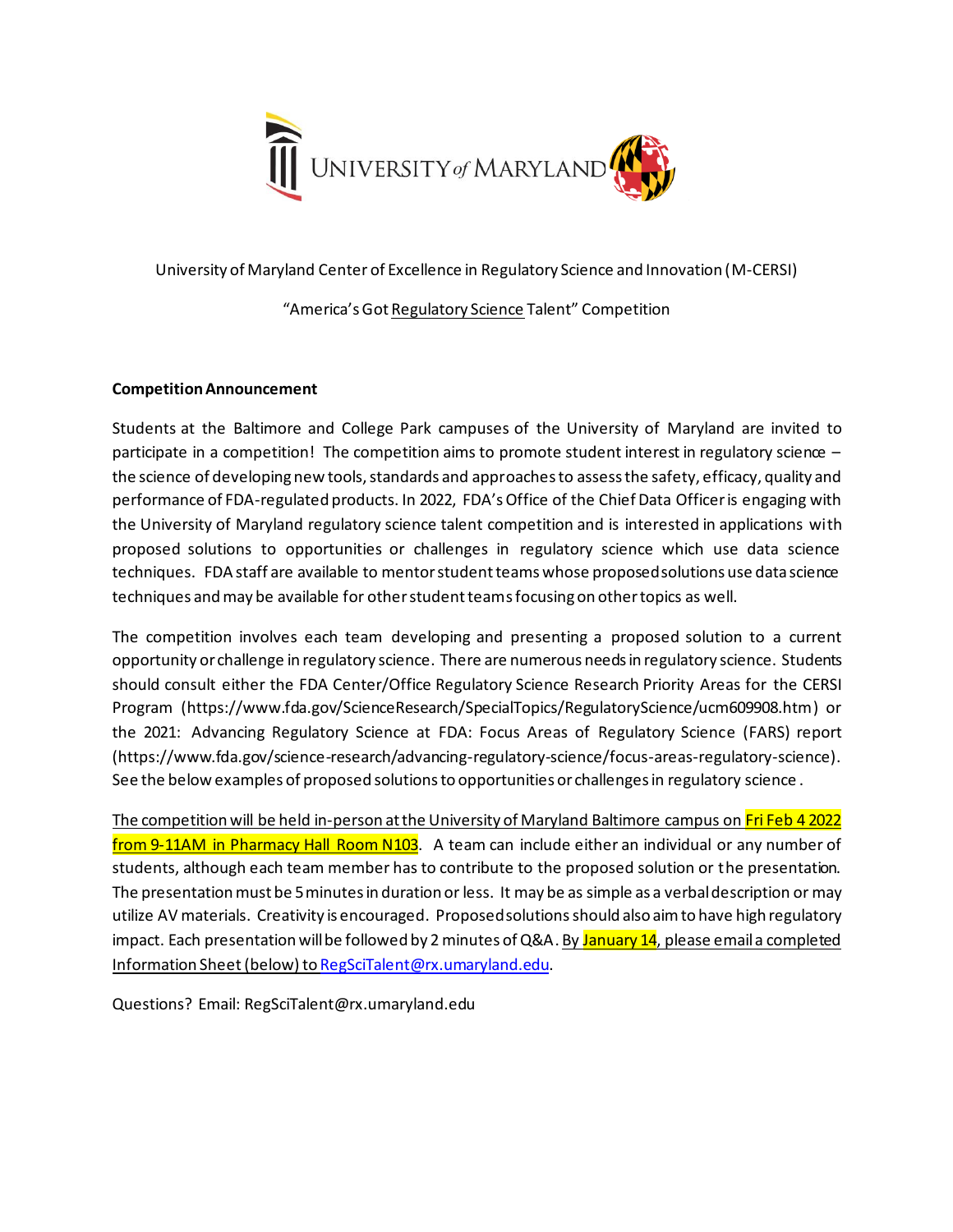## **Examples of Proposed Solutionsfor Regulatory Science**

Developing drugs, devices, and biologics is fraught with challenges. Likewise, there is a continuing need for new tools, standards and approaches to assess the safety, efficacy, quality and performance of FDAregulated products. Examples of proposed solutions include: toxicological assays (in vivo and in vitro) to compare toxicity across different types of tobacco products within the same class, including electronic nicotine delivery systems (ENDS); reducing healthcare-associated infection; methods to improve quality and safety of FDA-regulated products (e.g. methodologies for complex generic drugs, biosimilars, biological products, and medical devices; discovery and validation of minimally invasive biomarkers); and methods and tools to improve and streamline clinical and postmarket evaluation of FDA-regulated products(e.g. approaches to incorporating patient input into regulatory decision-making; approaches to leveraging large data to inform regulatory decision-making, including use of "real world" data sources and mobile technologies; product safety and efficacy in special populations). Some previous winning ideas involved improving how to report an adverse medication event to FDA, counterfeit drug detection, and a mobile application to communicate drug/device risks.

Teams that wish to have a mentor from FDA must request a mentor by emailing RegSciTalent@rx.umaryland.edu by  $\Delta$  Dec 1. If possible, please indicate your preferred topic for the talent event (e.g.,drug safety, device design, topic that uses data science techniques) and FDA will try to identify an FDA scientist who is willing to mentor your team; if a mentor is found, you will be contacted via email.

#### **Criteria**

Eligibility. All full-time and part-time students (e.g., undergraduate, professional, graduate) at the Baltimore or College Park campus of the University of Maryland are eligible.

Presentation evaluation. Each presentation will be evaluated by a panel of judges from Maryland and FDA in terms of proposed solution and presentation quality. Elements of the proposed solution include novelty and potential significance. Short-term feasibility is a plus, but not a requirement. Elements of presentation quality include verbal communication, visual communication, impact of any AV materials or demonstrations, and Q&A responses.

#### **Dates, Deadlines, and Parking**

By January 14, please email RegSciTalent@rx.umaryland.edu with a completed Information Sheet for M-CERSI "America's Got Regulatory Science Talent" Competition. The form is available at www.cersi.umd.edu. The competition will be held in-person on Fri Feb 4 2022 from 9-11AM.

#### **About M-CERSI**

M-CERSI is an FDA-sponsored center at the Baltimore and College Park campuses of the University of Maryland ( www.cersi.umd.edu ). The mission of the Center is to foster the development of regulatory science – the science of developing new tools, standards and approaches to assess the safety, efficacy, quality and performance of FDA-regulated products.